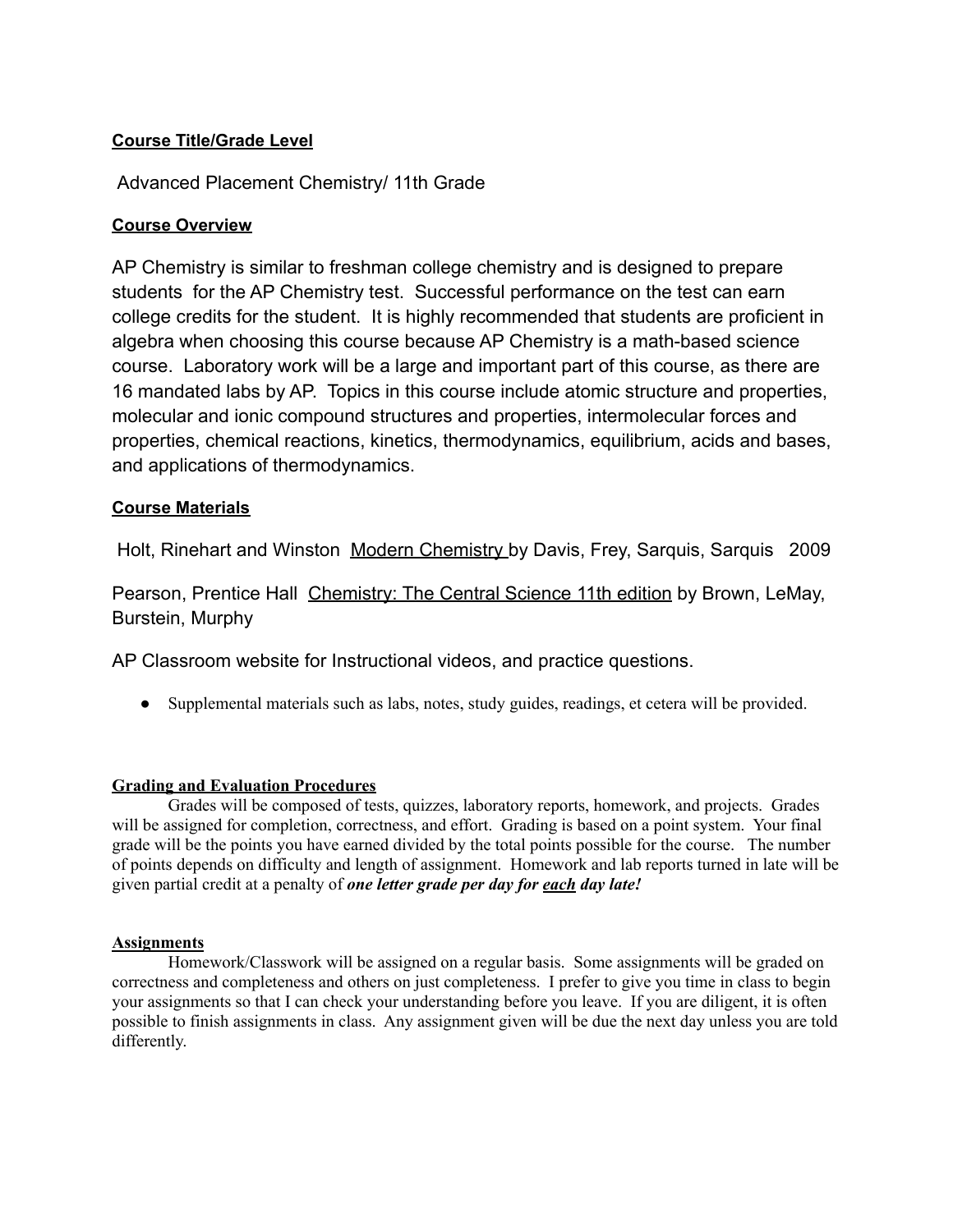#### **Academic Integrity**

All students are expected to abide by the school's Academic Integrity Policy. This means no copying, cheating, or plagiarizing. Anyone violating this will receive a zero on the assignment and detention. During an exam, even looking at another person's test is considered cheating. Do not let other students copy your work, as you will both receive a zero. Collaboration on homework or lab reports will occur, but all work should be your own. During testing, your phones will be placed under your desks and cannot be touched until you turn in the test.

| <b>Course Outline</b>       |                                                        | <b>PA State Standards</b> | <b>Timeline</b> |
|-----------------------------|--------------------------------------------------------|---------------------------|-----------------|
|                             |                                                        |                           | (days)          |
|                             |                                                        | 3.1.P.A9                  | 6               |
| <b>Unit 1</b>               | $(Ch 1-3):$<br>Safety, Matter, Measurement/            | 3.2.C.A1                  |                 |
| Calculations, Atomic Theory |                                                        | 3.2.C.A2                  |                 |
|                             |                                                        | 3.2.C.A5                  |                 |
|                             |                                                        | 3.2.C.A2                  | 6               |
| Unit 2                      | $(Ch 4-6)$<br>Arrangement of electrons, Periodic       | 3.2.12.A2                 |                 |
| Law, Chemical Bonding       |                                                        | 3.2.P.B5                  |                 |
|                             |                                                        | 3.2.C.A1                  |                 |
|                             |                                                        | 3.2.C.A1                  |                 |
|                             |                                                        | 3.2.C.A2                  |                 |
|                             |                                                        | 3.2.12.A5                 |                 |
| Unit 3                      | $(Ch 7-10)$ :<br>Chemical Formulas, Chemical           | 3.2.C.A2                  | $\overline{7}$  |
|                             | Reactions, Stoichiometry, States of Matter             | 3.2.C.A4                  |                 |
|                             |                                                        | 3.2.12.A.1                |                 |
|                             |                                                        | 3.2.12.B3                 |                 |
|                             |                                                        | 3.2.10.A3                 |                 |
|                             |                                                        | 3.2.C.A3                  |                 |
| Unit 4                      | $(Ch 11-15)$ :<br>Gas Laws, Solutions, Acids and Bases | 3.2.C.A2                  | $\overline{7}$  |
|                             |                                                        | 3.2.12.A1                 |                 |
|                             |                                                        | 3.2.12.A4                 |                 |
|                             |                                                        | 3.2.C.A4                  |                 |
|                             |                                                        | 3.2.C.A3                  |                 |
|                             |                                                        | 3.2.12.A3                 |                 |
| Unit 5                      | Atomic structure and properties                        | 3.2.C.A1<br>3.2.C.A2      | $\overline{7}$  |
|                             |                                                        | 3.2.P.B5                  |                 |
| Unit 6                      | Molecular and ionic compound structures and            | 3.2.C.A2                  | $\overline{7}$  |
| properties                  |                                                        | 3.2.12.A5                 |                 |
| Unit 7                      | Intermolecular forces and properties                   | 3.2.C.A2                  | 8               |
|                             |                                                        | 3.2.12.A5                 |                 |
|                             |                                                        | 3.2.10.A3                 |                 |
| Unit 8                      | <b>Chemical reactions</b>                              | 3.2.C.A4                  | 8               |
|                             |                                                        | 3.2.12.A4                 |                 |
| Unit 9                      | Kinetics                                               | 3.2.C.A2                  | $\overline{7}$  |
|                             |                                                        | 3.2.C.A3                  |                 |
|                             |                                                        | 3.1.C.A2                  |                 |
|                             |                                                        | 3.1.12.A7                 |                 |
| Unit 10                     | Thermodynamics                                         | 3.2.C.A2                  | $\overline{7}$  |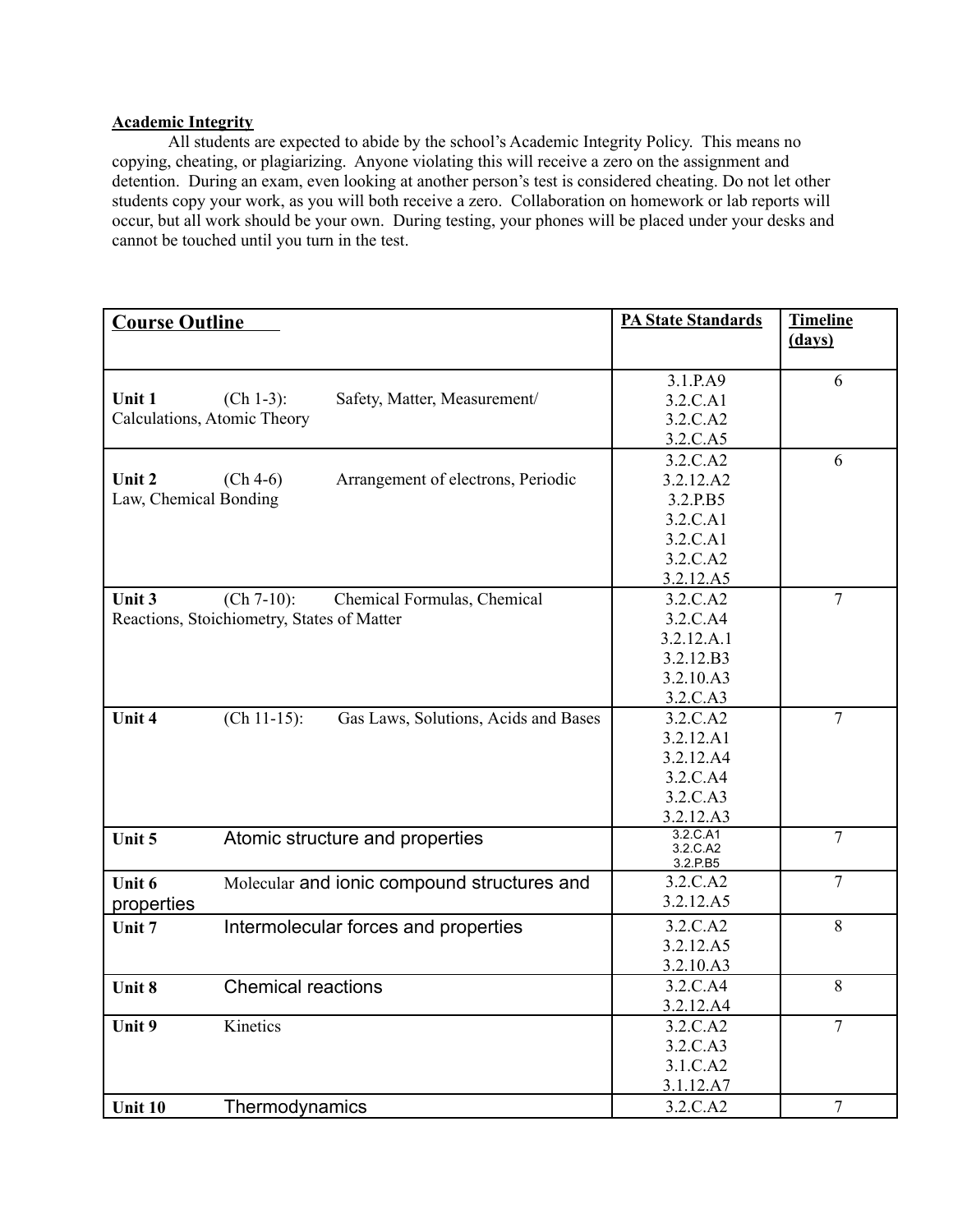|         |                                | 3.2.C.B3      |    |
|---------|--------------------------------|---------------|----|
|         |                                | 3.2.12.B3     |    |
|         |                                | 3.2.10.B3     |    |
| Unit 11 | Equilibrium                    | 3.2.C.A4      | 8  |
|         |                                | 3.2.12.A4     |    |
|         |                                | 3.2.12.A5     |    |
| Unit 12 | Acids and bases                | 3.2.C.A4      | 8  |
|         |                                | 3.212.A4      |    |
|         |                                | 3.2.12A5      |    |
|         |                                | 3.2.C.A2      | 7  |
| Unit 13 | Applications of thermodynamics | 3.2.C.A4      |    |
|         |                                | 3.2.12.A4     |    |
|         |                                | 3.2.C.B2      |    |
|         |                                | 3.2.C.B3      |    |
|         |                                | 3.2.12.B3     |    |
|         |                                | All Standards | 10 |
| Unit 14 | <b>AP</b> Review               |               |    |
|         |                                |               |    |

\*\* Note: the following standards are identical and are covered in all units 3.1.P.A6, 3.3.P.A8 **Link to Science Standards for Pennsylvania**

<https://www.pdesas.org/Standard/View>

## **Laboratory and Safety**

## *Each topic above has one or more labs or activities associated with it. These hands-on lab experiences help the students to connect theory to real-life, making chemistry more real and applicable.*

Students are expected to behave with proper decorum in laboratory. If any special safety precautions are required for lab, they will be announced several days in advance. Students who do not follow the safety procedures will be asked to sit out of lab and complete it on their own time. Rules that should always be followed:

- . ● *NEVER have a classmate hold your lab paperwork. Their absence does not excuse you* from having your lab materials.
- Except when advised, each student will turn in his or her own individual lab report.

# **Lab Experiments**

| 2 days | Spectroscope                   | Unit 1 |
|--------|--------------------------------|--------|
| 2 days | <b>Types of Chemical Bonds</b> | Unit 2 |
| 2 days | Chromatography                 | Unit 3 |